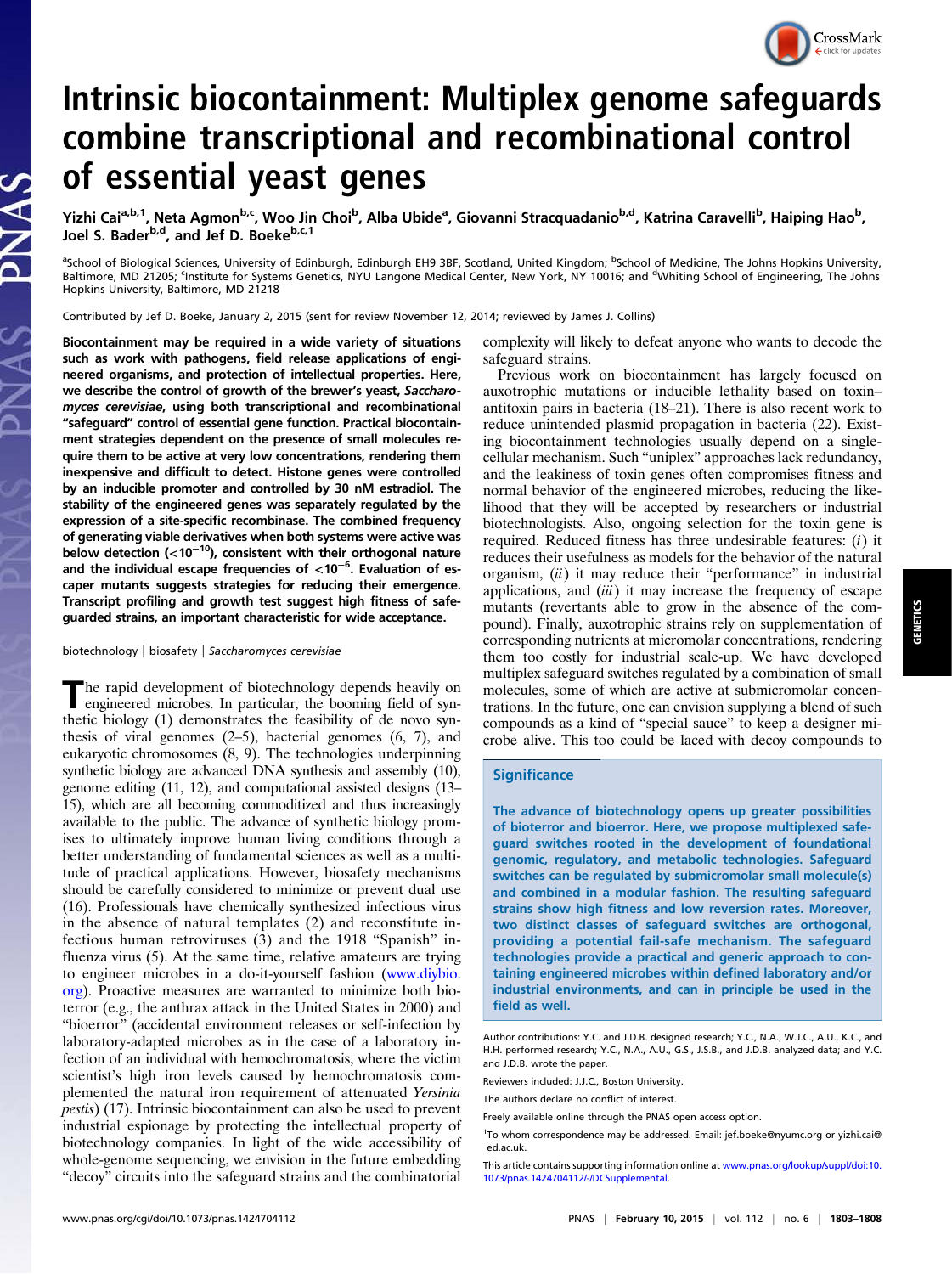defy biohackers. Each safeguard switch technology targets a different cellular process and can be combined in a multiplex fashion. With safeguard switches, we are able to regulate engineered microbes with small molecules and contain them in defined laboratory conditions to prevent escape to the environment. The safeguard switch concept also provides a potentially effective way to protect intellectual property biotechnology, by containing the engineered strains with defined combinations of small molecules.

Here, we report two orthogonal safeguard switches, with one targeting transcriptional control and another one based on recombination-induced lethality; in both cases, one or more essential genes are targeted, instead of autotrophic markers and/or toxin genes to minimize physiological impacts on cell fitness. Transcriptome profiling and growth tests confirm that fitness of several safeguard strains is close to the wild type, and performance on multiple media types suggests robustness to varying conditions. The escape rates for individual safeguards are  $10^{-8}$  to 10−<sup>6</sup> . Analysis of escape variants (revertants) sheds useful light to guide the design of next-generation safeguard development.

#### Results

Goals and Overall Design Principles. To establish design principles for generic genomic safeguards, we evaluated several designs based on the premise that the desired combination of high fitness, normal physiology, and tight control by a small molecule could be obtained by putting essential genes under multiple forms of chemical control. Here, we show that, by putting both the presence/absence of the gene and its transcription under chemical control, it is possible to produce yeast strains that live or die according to the presence/absence of the ligand, and show high-fitness and low-escape frequencies. Analysis of escapers (revertants) provides insight into the mechanisms of escape that can be used for a subsequent round of engineering to reduce those escape frequencies. Here, we evaluated two essential histone genes for performance as genome safeguards for Saccharomyces cerevisiae in various contexts. As each of the two histones studied were themselves encoded by two gene copies, the studies were performed in strains in which both native copies of histone H3 and both native copies of histone H4 genes had been deleted from the genome ([Fig. S1\)](http://www.pnas.org/lookup/suppl/doi:10.1073/pnas.1424704112/-/DCSupplemental/pnas.201424704SI.pdf?targetid=nameddest=SF1). We also screened other essential genes for performance as safeguards.

Plasmid-Based Chemically Regulated Transcriptional Switches. As a proof of principle, we first constructed a chemically regulated transcriptional switch based on two essential synthetic histone genes called HHTS and HHFS (encoding histone H3 and H4, respectively; the "S" refers to the synthetic nature of the genes) described in detail in ref. 23. In the safeguard strains described here, the HHTS and HHFS genes are regulated by GAL1 and GAL7 promoters, respectively, and each histone transcriptional unit is flanked by a pair of  $\log P$  sites (see following sections for detail). Thus, the transcription of the same genes can be regulated by the presence of galactose or glucose in the growth medium, or related methods, and the presence/absence of the genes can be regulated by the expression of Cre recombinase activity. This histone-based triplex safeguard was cloned into a pRS415 centromeric (episomal) vector (24) to construct plasmid pPC012 (Fig. 1).

To evaluate ability to function as a genome safeguard, we generated yeast strain bearing the construct, PCy230 [his3Δ200 leu2Δ1 lys2Δ202 trp1Δ63 ura3-52 hht1-hhf1Δ::natMX4 hht2 hhf2Δ::hygMX4 (pRS415-loxPWT-HHTS-loxPWT-HHFS-loxpWT); Materials and Methods]. Strain PCy230 was subsequently plated on both permissive (galactose) and restrictive (glucose) conditions, and the escape (reversion) rate was calculated according to Luria and Delbruck fluctuation analysis using the method of the median  $(25)$  [\(Table S1](http://www.pnas.org/lookup/suppl/doi:10.1073/pnas.1424704112/-/DCSupplemental/pnas.201424704SI.pdf?targetid=nameddest=ST1)). Although the escape rate was quite



Fig. 1. The structure of triplex histone switch. Duplex integrated safeguard based on a pair of histone genes. Histone H3 gene HHTS is regulated by a galactose promoter pGAL1, and the histone H4 gene HHFS is controlled by another galactose promoter pGAL7. Each histone switch is flanked by a pair of loxP sites. The duplex histone safeguard switches can either be on a CEN/ARS plasmid (A) or integrated into a genomic locus (B). Either the native Gal4 protein or an engineered tribrid protein called GEV turns on the transcription of the histone genes in the presence of their ligands, such that the engineered yeast survives. The third level of redundancy is use of an orthogonal control mechanism, site-specific recombination. Any pair of loxP sites (yellow diamonds) on the construct will recombine and delete one or both histone genes upon Cre, activation, leading to inviability. Both proteins can be independently controlled by small molecule(s). Hooked arrows, promoters; filled arrows, histone genes; blue lozenges, standardized vector components; HOL, HOR, sequences to Left and Right of HO gene, where the safeguard was integrated.

favorable at  $10^{-7}$ , we observed a significant fitness defect by comparing the colony size of PCy230 with that of a control strain ([Fig. S2](http://www.pnas.org/lookup/suppl/doi:10.1073/pnas.1424704112/-/DCSupplemental/pnas.201424704SI.pdf?targetid=nameddest=SF2)). Subsequent transcriptome profiling indicated that a large number of genes were dysregulated, possibly as a result of the combined effects of variations in plasmid copy number and the accumulation of a fraction of cells that had lost plasmid under permissive conditions [\(Fig. S3\)](http://www.pnas.org/lookup/suppl/doi:10.1073/pnas.1424704112/-/DCSupplemental/pnas.201424704SI.pdf?targetid=nameddest=SF3).

Chromosomal Integration of Histone Switches Restores Fitness. We hypothesized that the fitness decrease of PCy230 may reflect variations in histone abundance in individual cells as the copy number of centromeric plasmids can fluctuate between one and three copies. Alternatively, it was possible that the expression of the two histone genes would give rise to aberrant histone ratios that differed from the native situation, or deviations in expression dynamics between galactose inducible and native histone promoters. Integration of the histone-based safeguard into the genome would ensure stable single copy. Thus, we integrated the histone safeguard (tagged with URA3) into the HO locus of PCy230, and after spontaneous mitotic loss of the original pPC012 plasmid (tagged with LEU2) on YP-galactose medium, we constructed integrated safeguard strains PCy596–599. These integrated safeguard strains have similar low escape rates as PCy230 on glucose [\(Table S1](http://www.pnas.org/lookup/suppl/doi:10.1073/pnas.1424704112/-/DCSupplemental/pnas.201424704SI.pdf?targetid=nameddest=ST1)), yet the fitness and gene expression profiles were significantly improved as determined by measuring colony sizes [\(Fig. S4](http://www.pnas.org/lookup/suppl/doi:10.1073/pnas.1424704112/-/DCSupplemental/pnas.201424704SI.pdf?targetid=nameddest=SF4)A), doubling time [\(Fig. S4](http://www.pnas.org/lookup/suppl/doi:10.1073/pnas.1424704112/-/DCSupplemental/pnas.201424704SI.pdf?targetid=nameddest=SF4)B), and transcriptome profiling [\(Fig. S4](http://www.pnas.org/lookup/suppl/doi:10.1073/pnas.1424704112/-/DCSupplemental/pnas.201424704SI.pdf?targetid=nameddest=SF4)C).

Regulating Transcriptional Switches with 30 nM Estradiol. For many applications, a low ligand concentration, and a nonnative ligand unlikely to alter cell physiology are desirable. To demonstrate ability to regulate the cell viability using nonnative small molecules at nanomolar concentration, we transformed a second plasmid pHCA/GAL4(1-93).ER.VP16 (henceforth called GEV) that produces a GAL4 DBNA binding domain–estrogen receptor– VP16 tribrid protein (GAL4DB.ER.VP16; GEV) (26), into safeguard strain PCy599 to construct strain NAy236. This safeguard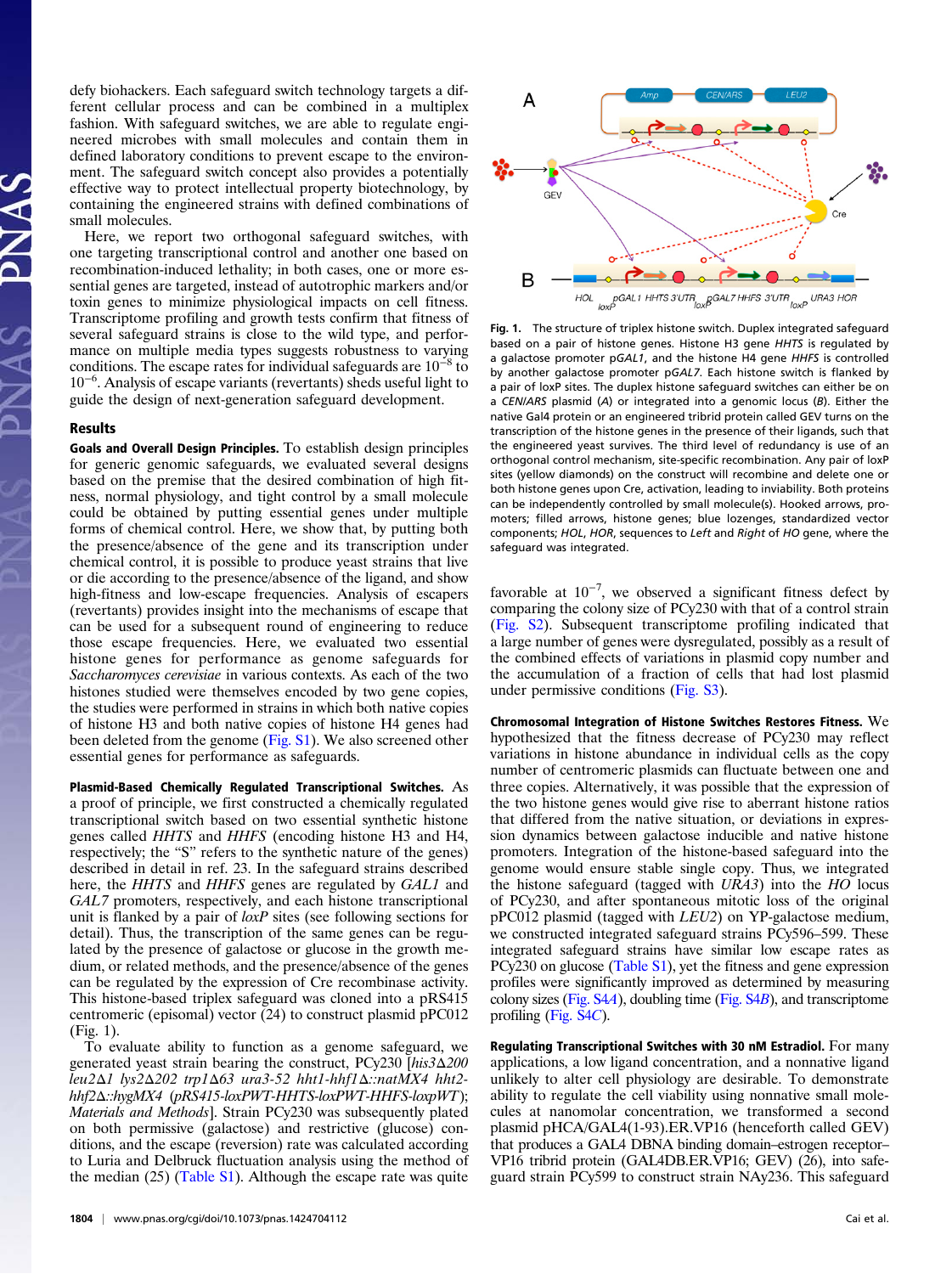strain can be regulated not only by galactose, used at millimolar concentrations, but also by estradiol, a small molecule nonnative to yeast able to maintain viability at submicromolar (30 nM) concentrations. The GEV localizes into nucleus and binds to Gal4p consensus sequences to activate transcription of the targeted gene, upon induction by β-estradiol. The GEV protein is retained in the cytoplasm by Hsp90 in the absence of estradiol, resulting in fairly tight control of gene expression. We were able to regulate the histone safeguard strains (PCy230 and PCy599) with 30 nM estradiol on normal glucose-containing yeast growth medium, with an escape reversion frequency of  $10^{-7}$  to  $10^{-9}$ (Fig. 2 and [Table S1\)](http://www.pnas.org/lookup/suppl/doi:10.1073/pnas.1424704112/-/DCSupplemental/pnas.201424704SI.pdf?targetid=nameddest=ST1).

Escape Mutant Analysis: GEV-Regulated GAL-Histone Transcriptional Safeguards. We isolated five independent escape mutants of the GEV-regulated histone safeguard strains, which grow on glucose media in absence of the estradiol. The GEV plasmids from those five escapers were recovered from yeast into Escherichia coli, transformed into the parental strain PCy599, and tested for their ability to recapitulate the "growth in absence of estradiol" phenotype [\(Fig. S5](http://www.pnas.org/lookup/suppl/doi:10.1073/pnas.1424704112/-/DCSupplemental/pnas.201424704SI.pdf?targetid=nameddest=SF5)A), and sequenced with the same primers ([Table](http://www.pnas.org/lookup/suppl/doi:10.1073/pnas.1424704112/-/DCSupplemental/pnas.201424704SI.pdf?targetid=nameddest=ST2) [S2\)](http://www.pnas.org/lookup/suppl/doi:10.1073/pnas.1424704112/-/DCSupplemental/pnas.201424704SI.pdf?targetid=nameddest=ST2). Interestingly, many of the escape mutants seemingly grow less well than the parental strain in the presence of estradiol, suggesting there will be selective pressure against their accumulation [\(Fig. S5](http://www.pnas.org/lookup/suppl/doi:10.1073/pnas.1424704112/-/DCSupplemental/pnas.201424704SI.pdf?targetid=nameddest=SF5)A). All five plasmids that recapitulated the phenotype had mutations, mostly large internal deletions in the human estrogen receptor (hER) domain of the gene that delete the estradiol-responsive domain but remain in-frame with the downstream VP16 (Fig. 3A and [Table S3](http://www.pnas.org/lookup/suppl/doi:10.1073/pnas.1424704112/-/DCSupplemental/pnas.201424704SI.pdf?targetid=nameddest=ST3)). Similarly, we tested that reintroducing a fresh GEV plasmid restored estradiol dependence [\(Fig. S5](http://www.pnas.org/lookup/suppl/doi:10.1073/pnas.1424704112/-/DCSupplemental/pnas.201424704SI.pdf?targetid=nameddest=SF5)B).

Chemically Regulated Site-Specific Recombination Switches. In our previous work on synthetic yeast chromosomes (8, 9), we have adapted a chemically regulated Cre (27) and shown that it very effectively kills yeast with a semisynthetic genome containing numerous loxP sites flanking a number of essential genes. The specialized Cre protein from ref. 27 is tightly regulated both transcriptionally and posttranslationally. A daughter-cell–specific promoter, pSCW11, ensures expression only in the daughter cell state. Furthermore, the Cre is fused to the estrogen binding domain (EBD), which is unfolded in the absence of estradiol, causing it to be retained in the cytoplasm by binding to the Hsp90 chaperone. In the following proof-of-principle experiments, we induced Cre with estradiol, leading to excision of the histone gene(s) and loss of viability. Ultimately, it will be desirable to "reverse" this logic, so that the small molecule maintains the viability of the cell.

We transformed the pSCW11-Cre-EBD plasmid into safeguard strain PCy230 to construct PCy251, and induced killing on Gal plates (galactose is required to maintain histone gene expression) with 1 μM estradiol, intended to delete the histone genes, despite their expression. However, in this context, the



Fig. 2. Regulating histone-based safeguard switches with 30 nM estradiol. The GEV-regulated histone safeguard strains grow well on permissive medium and die under restrictive conditions. The histone strain PCy599 with GEV plasmid grows well on both galactose medium and estradiolsupplemented glucose medium, and cannot survive on glucose medium without estradiol.



Fig. 3. Escape mutant analysis. Both GEV and Cre-EBD plasmids of escape mutants were isolated and analyzed. (A) Most of the plasmids bore in-frame deletions in the hER region that retained the C-terminal VP16 activator sequence. One plasmid had a 4-bp insertion, and the protein is predicted to have an out-of-frame C-terminal tail of 26 aa, of which 5 are acidic residues, a sequence that might serve as a transcriptional activator. See also [Table S3](http://www.pnas.org/lookup/suppl/doi:10.1073/pnas.1424704112/-/DCSupplemental/pnas.201424704SI.pdf?targetid=nameddest=ST3). (B) The mutations found in the Cre-EBD constructs are mostly missense mutations in the Cre coding region or deletions (deletions that are also out of frame are indicated by a stippled line for the out-of-frame segment) in the Cre and/or EBD domains. See also [Table S3](http://www.pnas.org/lookup/suppl/doi:10.1073/pnas.1424704112/-/DCSupplemental/pnas.201424704SI.pdf?targetid=nameddest=ST3).

killing effect was not as complete as expected. We hypothesized that this was due to SCW11 promoter strength/expression properties, and thus we constructed a set of Cre-EBD plasmids by replacing the SCW11 promoter with various constitutive yeast promoters (Materials and Methods). After transforming the set of constructed Cre-EBD plasmids into PCy230 and screening on Gal-estradiol plates, pTDH3-Cre-EBD turned out to be the best candidate for our application, as it effectively killed the safeguard strain upon induction but remained inactive in the absence of estradiol. Upon estradiol induction, the Cre protein localizes into the nucleus and excises the histone transcription unit(s) residing between the three loxP sites. The reversion rate of this site-specific recombination-based safeguard was systematically measured and is less than 10<sup>-6</sup>.

Escape Mutant Analysis: CRE-EBD Sensitivity of GAL-Histone Recombinational Safeguards. We evaluated the site-specific recombination regulation of the original GAL-histone safeguard in the presence of a CRE-EBD plasmid by studying escape mutants. We isolated 21 independent escape mutants of the safeguard strains that grew in the restrictive condition of Cre expression, which in this case is galactose containing  $1 \mu M$  estradiol. The Cre-EBD plasmids were recovered and retransformed into the parent strain PCy599, and the resulting strains were found to be insensitive to estradiol induction, confirming that the responsible mutation resided on the plasmid. The Cre-EBD mutant plasmids were sequenced to identify the mutations leading to the phenotype (Fig. 3B and [Table S3](http://www.pnas.org/lookup/suppl/doi:10.1073/pnas.1424704112/-/DCSupplemental/pnas.201424704SI.pdf?targetid=nameddest=ST3)), and we observed a wide variety of mutations predicted to lead to a loss of function. Of the 21 plasmids, 2 had insertions (of 3 and 8 bp), 7 had missense or nonsense mutations in the Cre coding region, 5 had various deletions in the Cre and/or EBD regions, and finally 7 of them complete lost the Cre-EBD insert, instead containing either a single loxP site or loxP sites flanking the histone expression cassette (unlike the parental plasmid, which had none).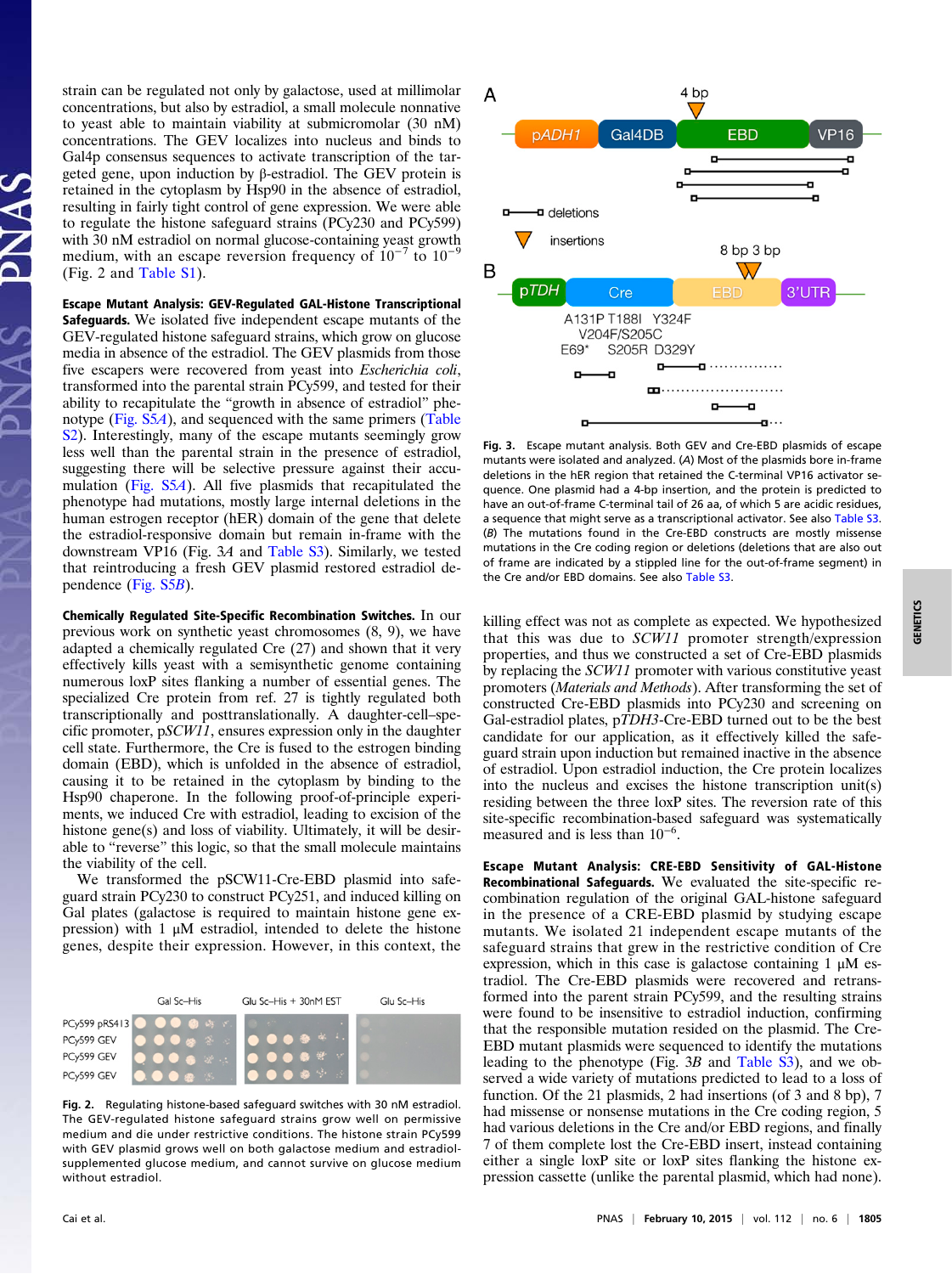The latter category of mutant can be explained by assuming there were two copies of the histone plasmid. We propose that homologous recombination between one copy of the safeguard plasmid (based on pRS415-LEU2) and the pTdh-Cre-EBD plasmid (based on the largely identical pRS413-HIS3) occurred, producing a Cre-EBD-LEU2 plasmid and a histone HIS3 plasmid. Upon Cre-EBD induction, an "empty" HIS3 plasmid containing just the loxP site would be produced at high frequency. Subsequent mitotic loss of the Cre-EBD plasmid, a frequent event, would produce the observed configurations.

Combined Escape of Transcriptional and Recombinational Safeguard Switches Not Observed. We performed a combined escape experiment by plating yeast strain PCy599 carrying TDH3-Cre-EBD by growing cells permissively, and then plating nearly  $10^{10}$ cells on restrictive medium (glucose plus estradiol). Even after replica plating (i.e., two rounds of growth on restrictive medium), no escaper colonies were observed. We estimate that the cells went through at least one doubling after hitting the selective plates, possibly more. Thus, we conclude that the reversion frequency was  $<10^{-10}$ , consistent with the predicted frequency of about 10<sup>-12</sup>.

Construction of Additional Safeguard Switches. To screen for additional essential genes suitable as candidate safeguards, we used a variant of the Golden Gate DNA assembly method (28) to efficiently design and construct a systematic set of safeguard switches (Fig. 4). A library of parts (promoters, genes and 3′- UTRs), along with a set of acceptor vectors, was constructed and sequence verified. Using a Golden Gate reaction, we assembled 17 essential genes under three different galactose promoters  $(pGAL1, pGAL7, and pGAL10)$ , respectively.

These were tested individually in the corresponding heterozygous diploid yeast deletion mutant. Diploids transformed with the appropriate test plasmid were sporulated, and tetrads were dissected on permissive agar plates, and resulting haploid spore clones were replica plated onto restrictive plates to identify potential safeguard strains. We identified three essential genes, namely *SUI1*, *HSP10*, and *RPC11*, as preferred gene candidates by this method. The selection criteria were as follows: the safeguard strain  $(i)$  should grow well on the permissive medium and (ii) should have a low escape rate under restrictive conditions. Transcriptome profiling was carried out on the constructed safeguard strains to identify potential fitness defects (Fig. 5). The GEV plasmid and CreEBD plasmid were separately transformed into such an RPC11 safeguard strain, to construct estradiolregulated transcriptional switch safeguard strain and site-specific recombination-regulated safeguard strains, respectively.

Reducing Leakiness of Safeguard Switches. We discovered that the non–histone-based GEV-regulated safeguard strains grew under restrictive conditions and hypothesized that this resulted from leakiness of the galactose promoters (pGAL1/pGAL7/pGAL10) in this context, where lower amounts of the protein products might be required for viability than for histone genes. In previous work (31), various numbers (2–10) of Gal4 binding sites were fused to the *SPO13* promoter, which contains a repressive upstream regulatory sequence (URS) sequence, to generate a set of tightly regulated galactose-dependent promoters called SPAL promoters (SPO/GAL). We retrieved this set of promoters from strains containing such promoters (Materials and Methods) and use them to construct a second generation of safeguard strains based on RPC11. The resulting safeguard strains had the appropriate growth phenotypes compared with those with native galactose promoters [\(Fig. S6](http://www.pnas.org/lookup/suppl/doi:10.1073/pnas.1424704112/-/DCSupplemental/pnas.201424704SI.pdf?targetid=nameddest=SF6)).

## **Discussion**

Engineering containment is anticipated to be more critical than ever as the world transitions from a petroleum economy to a



Fig. 4. Construction of multiplex integrated safeguard strains. A Golden Gate assembly-based method was developed to construct various combinations of safeguards. A selected essential gene [your favorite essential gene (YFEG)] can be quickly assembled with a given promoter and a 3′-UTR into an acceptor vector [A; where red colonies are due to vector reassembly (they express RFP) and white colonies are the right assemblies] and integrate into the corresponding yeast mutant (B) to test the behavior of the safeguard strain under both permissive and restrictive conditions (C).

bioeconomy for producing a wide variety of chemicals and fuels, and as the ease of constructing more and more complex biological systems needed to accomplish this grows. Containment will be critical for any field application of engineered organisms but is also extremely desirable for any work done on pathogenic organisms, from the perspectives of investigator safety and prevention of accidental or intentional release of harmful organisms from the laboratory environment. Finally, biotechnology companies make large financial investments in building specific strains of bacteria and yeast for large-scale fermentation. Preventing the theft of such organisms is a challenging problem, but genomic safeguards such as those described here have the potential to minimize the risk of such intellectual property.

In order for safeguards to be practically useful, they require several engineered features: redundancy, robustness, low escape frequencies, and low cost. The likelihood of their widespread adoption by experimentalists and industrial biotechnologists alike also requires strong evidence that the safeguard itself does not affect cellular metabolism or phenotype.

Redundancy. We show here two different forms of redundancy. The first is to use two essential genes rather than just one. The second is to use two modes of dependency, one being transcriptional and the other, the presence/absence of the gene, i.e., recombinational. In the latter case, two distinct small molecules, galactose and estradiol, were used to control the switch.

Robustness. Cells in the environment might face a wide variety of conditions. It would be useful to know that the safeguard has little or no effect on growth in the presence of the ligand but also that growth in the absence of the ligand was similarly absent under multiple conditions. With our histone safeguard, we showed that performance was excellent in both minimal and rich medium conditions, two environments routinely used in the laboratory. We also observed that our histone safeguard with the GEV system can function over a wide range starting at 5 nM estradiol concentration, and the system is positive up to at least 100 nM. This is advantageous in a complex biological environment such as a bioreactor or a fermenter, where levels of exogenous molecules may not be as homogenously distributed as in a well-controlled laboratory environment. It would be interesting to expand these studies to wider ranges of conditions.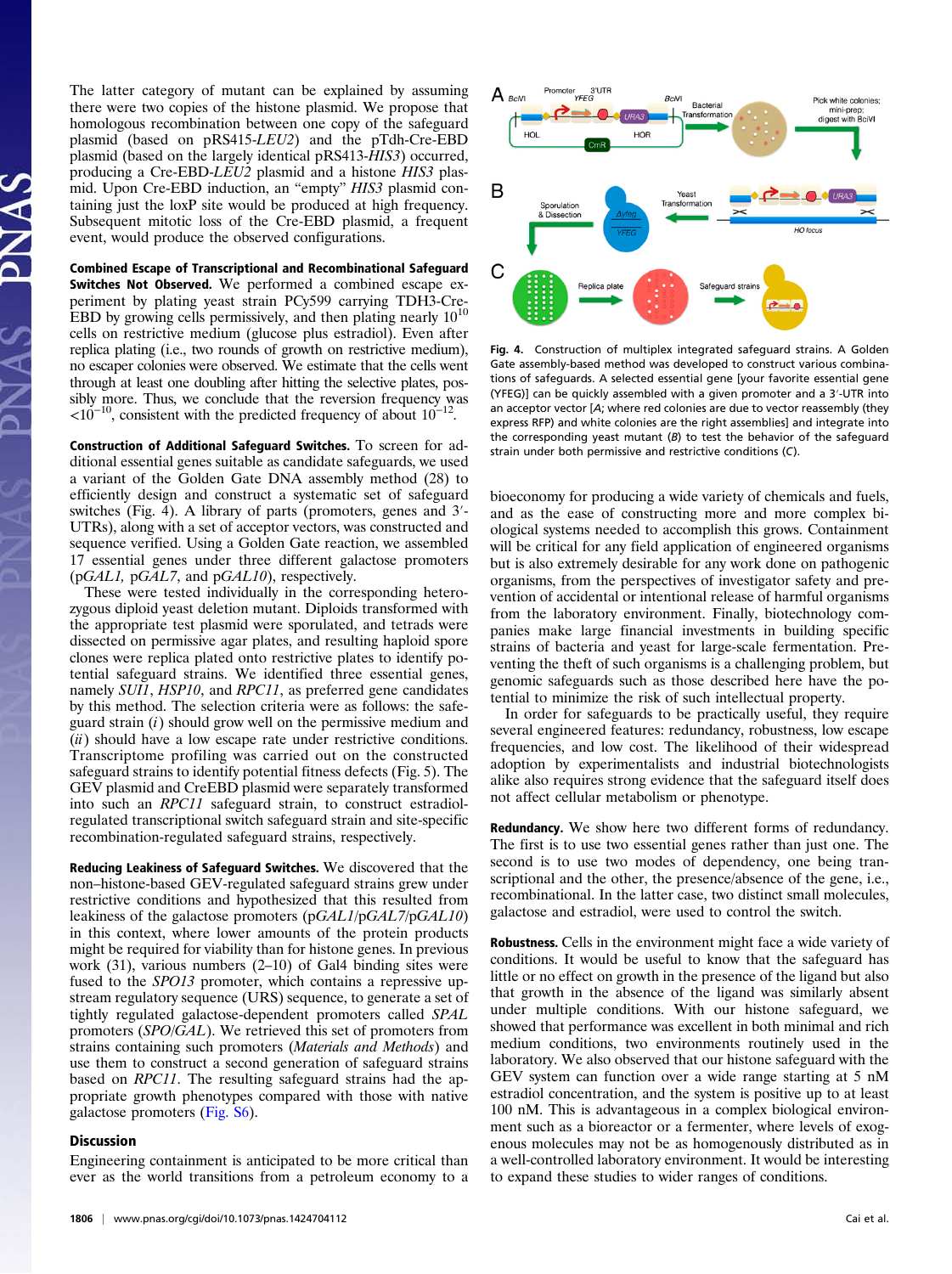

Fig. 5. Transcriptome profiling of safeguard strains. Transcriptome profiling of various safeguard strains. The graph is organized by gene/promoter pairs. The blue dots in the volcano plots represent statistically significant dysregulated genes (see [Table S4](http://www.pnas.org/lookup/suppl/doi:10.1073/pnas.1424704112/-/DCSupplemental/pnas.201424704SI.pdf?targetid=nameddest=ST4) for lists of genes affected). The transcriptome profiling shows limited transcriptome changes to the safeguard strains compared with the wild type, with GAL10-RPC11 showing the best performance.

Escape Frequencies. Because each safeguard described here produces escapers at a frequency of about one in a million or in some cases significantly less, it is anticipated by duplexing them<br>very favorable escape rates of  $10^{-12}$  or lower might be obtained. In our experiment to evaluate the combined transcriptional and recombinational switches, we failed to identify escapers, consistent with this prediction. Interestingly, many of the observed revertants grow less well than the parental in the presence of the ligand, suggesting their persistence in population will be minimized. Similarly, triplex or higher-plex safeguards should produce increasingly stringent levels of control.

Cost. The key to low cost is to identify ligands that are both relatively inexpensive per gram and that operate at low concentrations, preferably micromolar or even nanomolar. Our work demonstrates that the estradiol-based GEV-based safeguard operates at a concentration of 30 nM with escape rate characteristics. Because estradiol is a commodity that can be purchased cheaply, the cost of treating a 1,000-L fermentor is estimated at US\$0.13.

Minimal Phenotype Effects. We evaluated the impact of the safeguards on fitness by examining colony size. We hypothesize that the use of essential genes, rather than toxins, to control cell growth is inherently more favorable to overall growth properties and lack of perturbation of cellular systems. Indeed, the histone switch, once integrated in single copy, was surprisingly fit. As a first evaluation of the impact of the safeguards we built, we examined the transcriptome effects of both the essential genes used in safeguards and ligands commonly used to keep them in the "on" state. Although the systems in use were not perfect in that effects were observed on gene expression, the extent of these perturbations varied significantly across different essential genes and small molecules. This helps with prioritization of the most promising designs.

Escaper (revertant) analyses suggest means to reduce escape frequencies. For the Cre-EBD and GEV constructs, escapers affecting the function of these proteins were isolated. For the Cre-EBD, the mutations isolated were loss-of-function mutations. This frequency could be greatly lowered by simultaneously expressing a second recoded copy of the same gene, because mutations of this type should be recessive. The GEV mutants could similarly be reduced in frequency by incorporating two ligand-binding domains into the same protein.

One key limitation to safeguard design and construction is the paucity of well-regulated transcriptional regulatory systems controlled by low-cost nontoxic small molecules that can work across prokaryotic and eukaryotic systems generically. Besides estradiol, there are several low-cost natural and synthetic hormone and hormone binding domains that have been proven to regulate protein activity in various systems including budding yeast, such as androgen (29), glucocorticoid (30), and progesterone/RU486 (31). Once carefully characterized, these small molecular/binding domain pairs can potentially be used to build orthogonal safeguard switches in the future. Also, prokaryotic strains have been engineered in parallel, using many of the same design philosophies (32, 33). We anticipate that many improvements can and will be made to safeguards in the coming years to anticipate the explosion of recombinant organisms under study in basic and industrial research laboratories, resulting in an increased focus on safety mechanisms integral to the systems under study.

#### Materials and Methods

Strains, Plasmids, and Oligonucleotides. Yeast strains and the plasmids contained are listed in [Table S5](http://www.pnas.org/lookup/suppl/doi:10.1073/pnas.1424704112/-/DCSupplemental/pnas.201424704SI.pdf?targetid=nameddest=ST5). Oligonucleotides used are listed in [Table S2](http://www.pnas.org/lookup/suppl/doi:10.1073/pnas.1424704112/-/DCSupplemental/pnas.201424704SI.pdf?targetid=nameddest=ST2).

Plasmid Shuffling. Plasmid pPC012 was transformed into a yeast strain, JDY6, from which all four genomic copies of histones H3 and H4 genes had been previously deleted (23) with viability maintained by plasmid pDM9, a plasmid carrying the URA3 marker and wild-type histone H3 and H4 genes HHT1 and HHF1. After introducing pPC012, a centromeric (CEN) LEU2 plasmid, into the strain by LioAc/SS/PEG transformation (34), plasmid shuffling on 5-fluoroorotic acid [5-Foa (35)], 2% (wt/vol) galactose medium was successful, indicating that the GAL promoters could successfully express the two histone genes. More importantly, such 5-Foa<sup>R</sup> strains were unable to grow on glucose, consistent with effective shutoff of histone gene expression.

Golden Gate DNA Assembly. The Golden Gate assembly protocol is described in ref. 28. Specifically, a 15-μL Golden Gate reaction containing 1.5 μL of 10× T4 DNA ligase reaction buffer (New England Biolabs), 0.15  $\mu$ L of 100 $\times$  BSA (New England Biolabs), 1 μL of 600 units/μL T4 DNA ligase (Enzymatics), 10 μL of H2O, 1 μL of acceptor vector DNA (∼100 ng/μL), and 0.5 μL of insert DNA (∼100 ng/μL). The following temperature cycles were used: 1 h at 37 °C, 5 min at 50 °C, 5 min at 80 °C followed by incubation at 4 °C. One microliter of the finished Golden Gate reaction was transformed into 100 μL of Top10/DH5α chemical-competent cells.

Plasmid Recovery from Yeast. Plasmid recovery from yeast was carried out using a Zymoprep yeast plasmid miniprep kit (Zymo Research) following the manufacturer's instructions.

Cloning and Sequencing of SPALX Promoters. Twelve yeast MAV strains (36) containing various numbers of Gal4 binding sites were used as template to clone out SPAL promoters with varying numbers of Gal4 binding sites. Genomic DNAs of these yeast strains were extracted using phenol/chloroform isolation method. Two rounds of PCR were used to amplify the SPALX promoters from genomic DNA: first, F primer PC\_oligo379 and Ura3 R primer PC\_oligo380 were used; then the PCR product was diluted 1,000-fold. Primers PC\_oligo401 and PC\_oligo324 were used to amplify the SPAL promoter fragments with appropriate Golden Gate overhangs. The PCR products were cloned using a Zero Blunt Topo kit (Life Technologies). The resulting plasmids were sequenced to identify the exact number of Gal4 binding sites. These promoters were used in subsequent assembly of safeguard switches to identify tighter constructs.

β-Estradiol Induction of Cre Expression. Safeguard strains were grown up on appropriate selective growth medium, then either plated or spotted on appropriate selective solid medium containing 1 μM β-estradiol, and incubated at 30 °C for 2–3 d.

β-Estradiol Induction of GEV System. Safeguard strains were grown up in appropriate glucose selective growth medium containing 30 nM β-estradiol, then either plated or spotted on appropriate glucose selective solid medium containing 30 nM β-estradiol (or restrictive plates lacking estradiol), and incubated at 30 °C for 2–3 d.